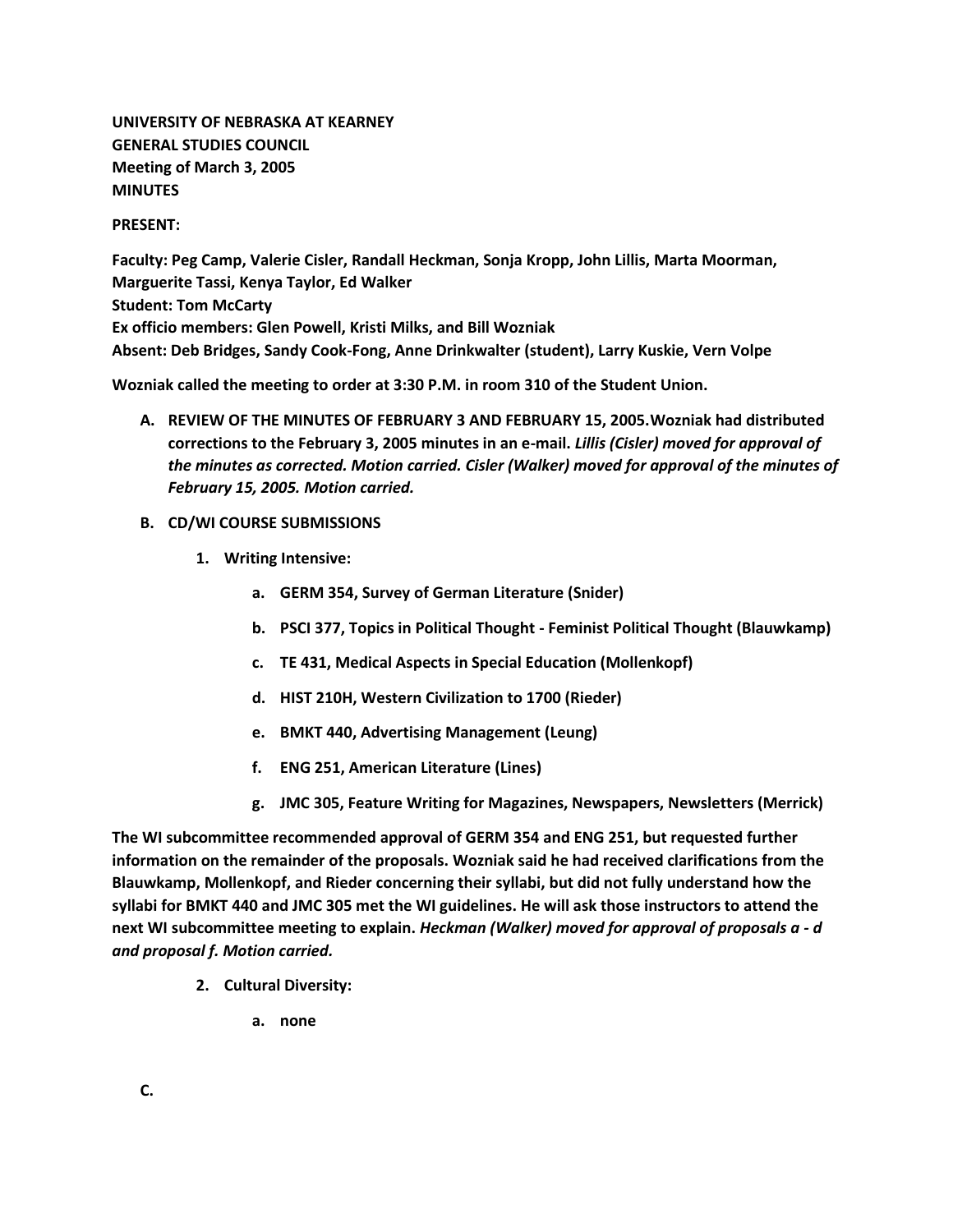### **D. OLD BUSINESS**

- **1. WI Cleanup:** 
	- **a. none**
- **2. CD Cleanup:** 
	- **a. none**
- **3. Notification of new WI course-instructor assignments** 
	- **a. PHIL 120 (Don Welch)**
- **4. Notification of new CD course-instructor assignments:** 
	- **a. none**
- **5. General Studies Council Restructuring** 
	- **a. Schedule of meetings In order to accommodate the planned schedule, Moorman agreed to stay on the WI (Outreach) subcommittee. The rest of the committee thought that the following schedule was doable:**

## **Subcommittee**

**Assessment: Monday, March 21 and April 18 at 1:30 pm, 2122 FDHL**

**(Outreach) WI: Thursday, Mar 31 and April 28 at 2:30 pm, 2122 FDHL**

**(Planning) CD: Tuesday, Mar 22 and April 19 at 3:30 pm, 2122 FDHL**

**6.**

- **7. Assessment Subcommittee report Wozniak reviewed the assessment activities for the remainder of the semester.**
- **8. Planning Subcommittee report The planning subcommittee reviewed the NSSE questionnaire and the data and discussed items that were most relevant for General Studies. The list of items is [linked.](http://www.unk.edu/academicaffairs/generalstudies/index.php?id=3793)**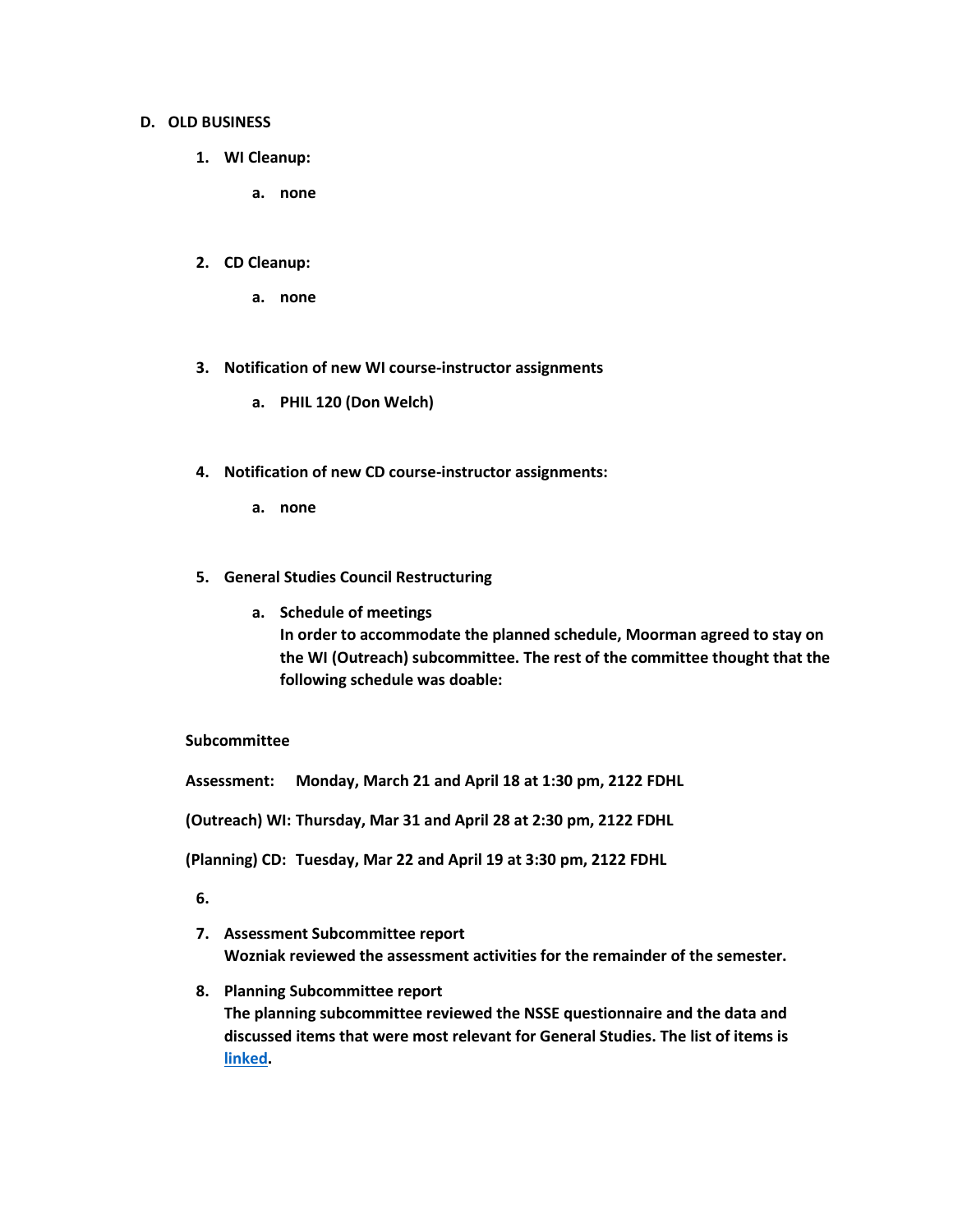**9. Outreach Subcommittee report**

**The training of the new WI committee members continues. There will be some discussion of how to accurately portray the purposes of the General Studies Program to our various constituencies.**

# **E. NEW BUSINESS**

**1. Governance Issues:** 

**A. Powell informed the Council of Wozniak's resignation as the Director of General Studies. The members of the Council discussed the job description and believe the Director's position with its current .50 FTE reassigned time allocation is quite unattractive. Although the writing intensive and cultural diversity initiatives are being examined by an ad hoc committee for potential reassignment, the work load reduction will more than be made up by the assessment requirements. Their suggestion was the Director should have a .75 FTE assignment (if not even a 1.0 FTE) if the Director is to be responsible for interacting with the various constituencies in a proactive manner as well as supervising and monitoring GS assessment. Powell agreed to present the recommendation to the Senior Vice Chancellor.**

**B. Council members requested the Fine Arts and History proposals be placed on the agenda for a formal vote at the next regularly scheduled meeting.**

**F.**

**F. MEETING SCHEDULE FOR THE REMAINDER OF THE SPRING SEMESTER** 

**Subcommittee**

**Assessment: Monday, March 21 and April 18 at 1:30 pm, 2122 FDHL**

**(Outreach) WI: Thursday, Mar 31 and April 28 at 2:30 pm, 2122 FDHL**

**(Planning) CD: Tuesday, Mar 22 and April 19 at 3:30 pm, 2122 FDHL**

**G. The next General Studies Council meetings are scheduled for April 7 and April 28, 2005 at 3:30- 310 Nebraskan Union.**

**Attachment[:NSSE items most relevant for General Studies](http://www.unk.edu/academicaffairs/generalstudies/index.php?id=3793)**

**Planning Subcommittee Meeting of March 1, 2005 Notes**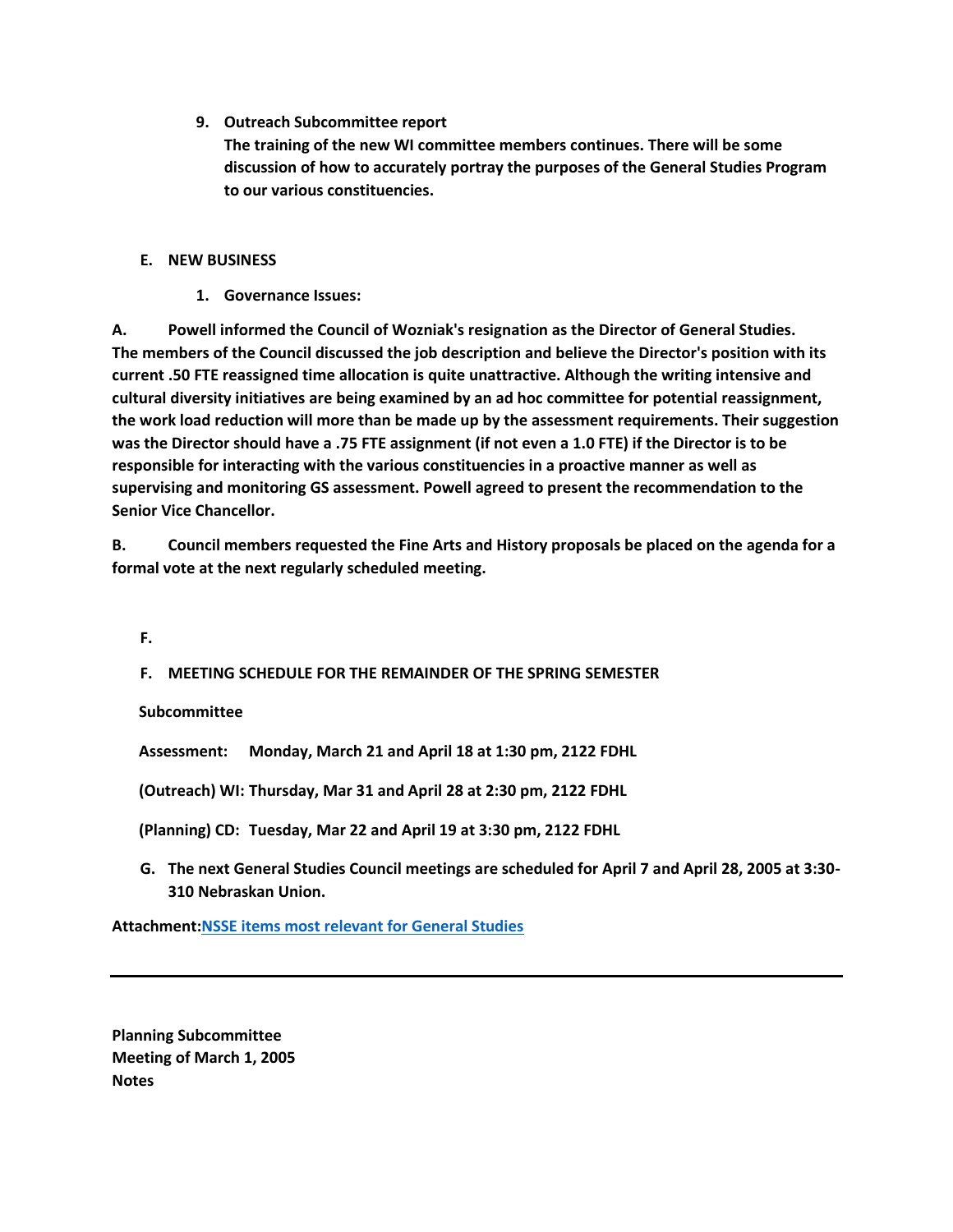The entire meeting was devoted to a review of the NSSE questions. There was agreement that items should be selected that applied most clearly to the General Studies Program, rather than to a student's UNK education in general. So items were omitted from the list that applied equally to the major and minor, or applied to the institution as a whole.

The following items were selected as most relevant to General Studies.

- 1. Academic and Intellectual Experiences
	- a. Asked questions in class (VC)
	- b. Made a class presentation
	- c. Prepared 2 or more drafts of a paper
	- d. Worked on a project that required integration of different ideas
	- e. Included diverse perspectives in class discussions
	- i. Put together ideas from different courses
	- k. Participated in a community-based project as part of a course
	- n. Discussed grades or assignments with instructor (VC)
	- o. Talked about career plans (VC)
	- p. Discussed ideas with faculty members outside of class
	- q. Prompt feedback (VC)
	- s. Worked with faculty members on activities other than coursework
	- t. Discussed ideas with others (VC)
	- u. Had serious conversation with students of a different race or ethnicity
- 2. Mental Activities
	- b. Analyzing
	- c. Synthesizing
	- d. Making judgments
	- e. Applying
- 3. Examinations
	- Challenge of exams
- 2. Reading and writing
	- . Number of assigned textbooks (VC)
- 3. Problem sets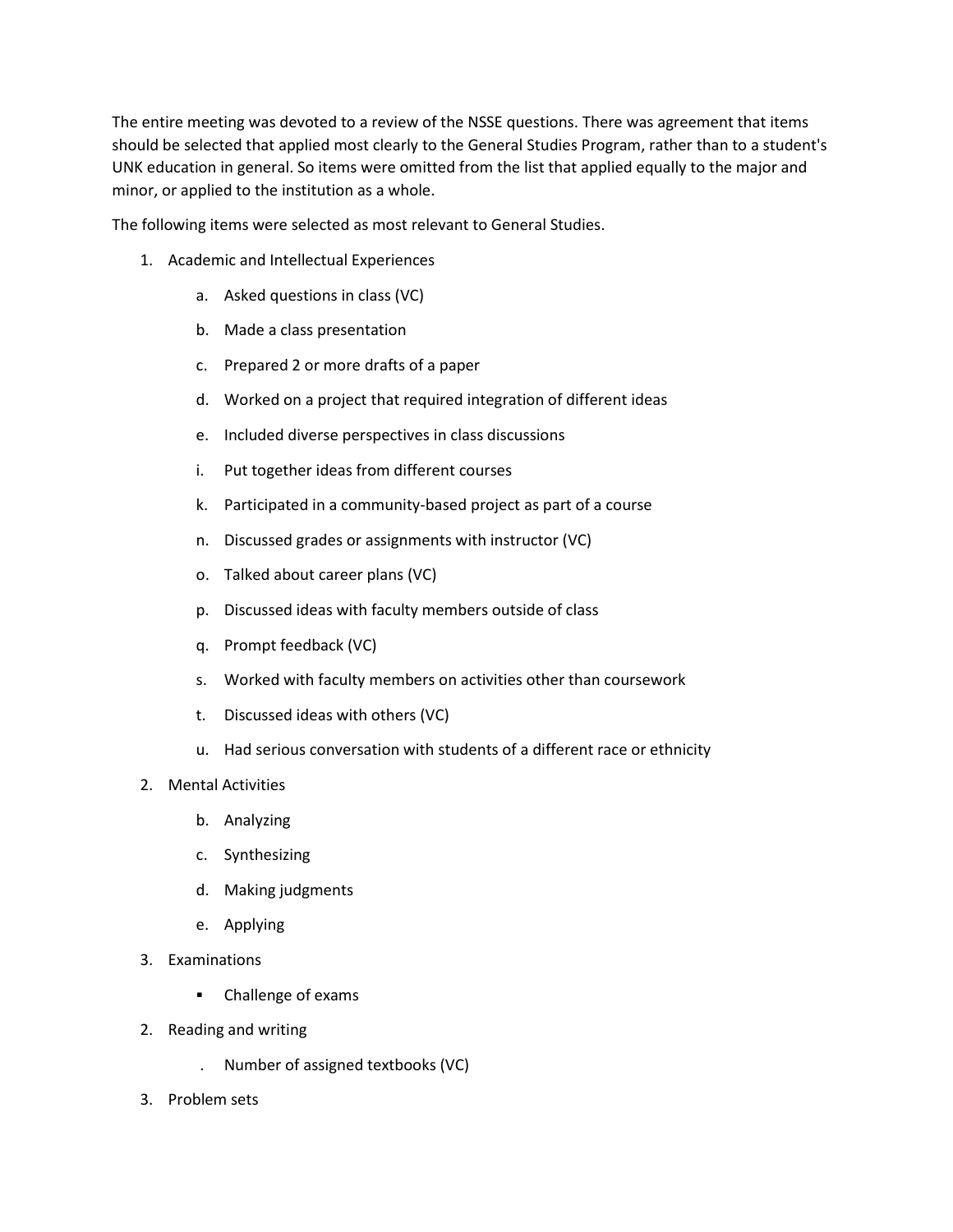- none
- 4. Additional Collegiate Experiences
	- . Attended an art exhibit/performance (VC)
- 5. Enriching Educational Experiences
	- . Practicum (VC)
	- a. Community service
	- b. Learning Community
	- c. Work on a research project outside of a course (VC)
	- d. Foreign language coursework
	- e. Study abroad
	- f. Independent study (VC)
	- g. Senior experience -capstone (VC)
- 6. Quality of Relationships
	- Relationships with faculty members
- 7. Time Usage
	- a. Preparing for class (VC)
	- d. Participating in Co-curricular activities (VC)
- 2. Institutional Environment
- d. Time studying (VC)
- e. Academic support (VC)
- f. Encouraging contact among diverse students (VC)
- g. Providing social support (VC)
- h. Attending campus events (VC)
	- 3. Educational and Personal Growth
- . Acquiring a broad general education
- a. Acquiring work-related knowledge
- b. Writing clearly and effectively
- c. Speaking Clearly and effectively
- d. Thinking critically and analytically